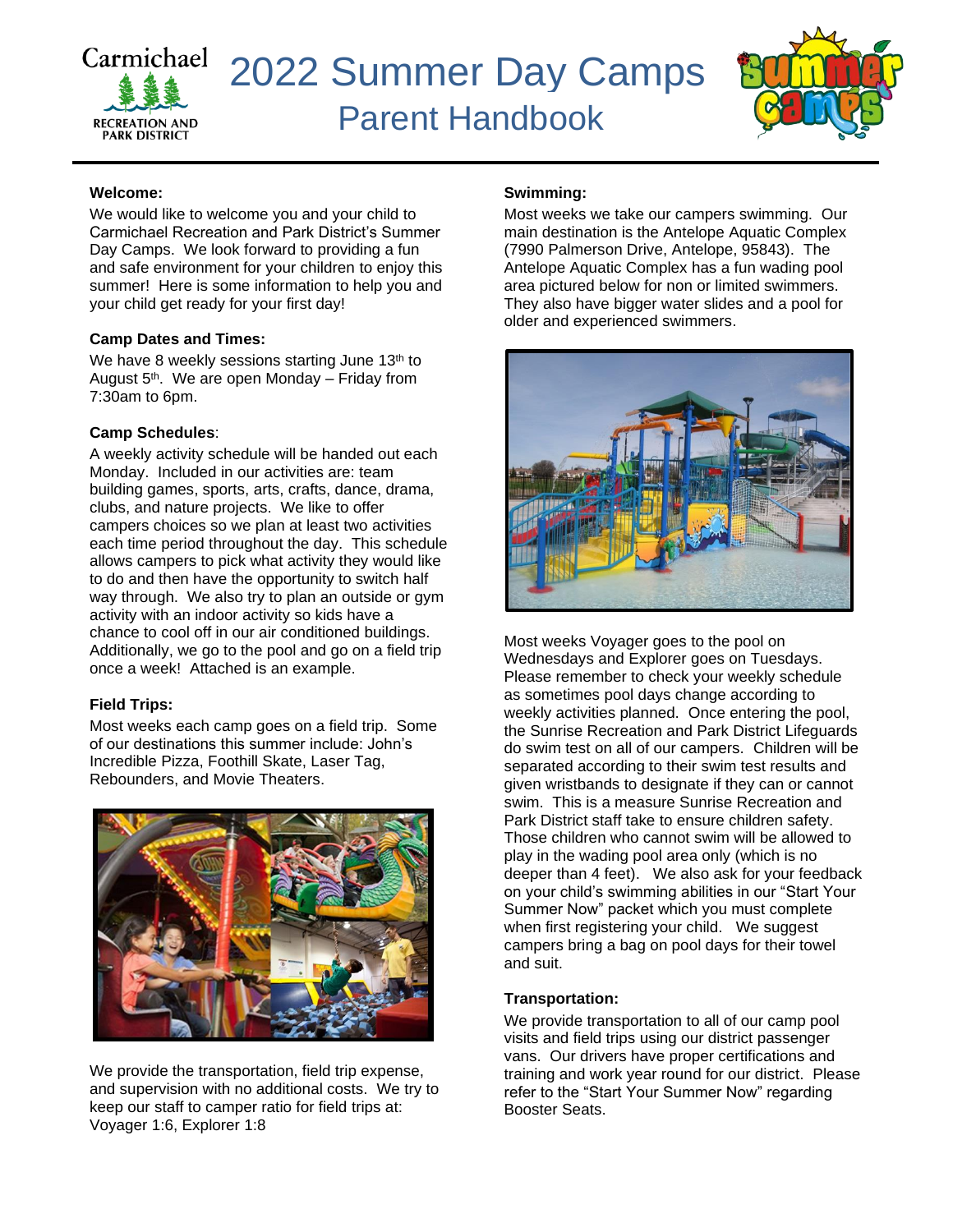#### **Camp Locations and Facility:**

Both Voyager and Explorer Camps are located at the La Sierra Community Center (5325 Engle Rd, Carmichael, 95608). Our facility has two gymnasiums, large air conditioned buildings, outside soccer and baseball fields, picnic areas, and a playground.

The Voyager Camp (ages 5- 8) is located at the Kids Corner near the baseball fields. There is a gravel area you can park your car and the door faces the baseball fields.

The Explorer Camp (ages  $9 - 11$ ) is located in the John Smith Hall close to our Recreation Office. You can pull into the U-Shaped driveway and park your car in one of the yellow 30 minute loading areas. If all of these are taken, please park in the lot and not in the red zones.

Signs will also be posted to help direct you to your child's camp!

#### **Daily Check-In Procedure:**

When you arrive to camp, our staff will help you sign your child in at our welcome table. At this time, please look at the information we have on the table and pick up the forms you find helpful. These forms include our weekly schedule and any other important forms you may need for that week. Our staff will also help your child label any snacks they bring. Campers are not allowed to sign themselves into camp without the collaboration of staff and parents. Please speak to your camp director for more information. Our camps open at 7:30am!

#### **Daily Check-Out Procedure:**

All campers must be signed out by an adult listed on their "Start Your Summer Now" Authorized List. Our staff will ask for your photo identification. Once our staff begins to recognize you, you will no longer be asked to show your ID. Parents can make changes on their child's authorized list at any time. Please speak to your child's camp director to adjust the necessary form. Campers are not allowed to sign themselves out of camp without the collaboration of staff and parents. Please speak to your camp director for more information. Our camps close at 6pm!

#### **Camp Attire:**

Campers should wear comfortable clothes that will allow them free range of motion to participate in recreational and athletic activities. Campers must wear tennis shoes every day. On pool days, campers may bring sandals or flip fops in their bags to wear while at the pool.

#### **Sunscreen:**

We highly encourage you to put sunscreen on your child every day before camp. We also suggest packing sunscreen in your child's bag on pool days so he/she can reapply before leaving for the pool. Our staff members will remind campers to put on sunscreen but will only assist in applying the spray can style sunscreen to your child and then will ask your child to rub it in on themselves.

#### **Lunch and Snacks:**

We have two snack periods and one lunch period. We do not provide any food so please remember to pack enough food for your child to eat throughout the day. Snacks are stored separately so those items need to be labeled with your child's name and need to be non-perishable. No glass containers or bottles.

We also have mandatory water breaks to keep our campers well hydrated throughout the day. We do have several drinking fountains but some campers prefer to use their own water bottles. If your child brings his/her own water bottle, **please make sure you label it with their name**.

#### **No Personal Items/Electronic Devices:**

Campers are not permitted to bring any personal items from home. Bring personal items often increases the likelihood of them getting lost, stolen or damaged. In addition, campers cannot borrow, lend or trade items while at camp. Cell phones and IPads are not permitted at camp. If you wish for your child to have a cell phone at camp, please meet with your camp director to discuss options.

#### **Movies:**

Movies are shown once a week at camp. We view movies that are rated G and PG. The titles of the movies are posted by the parent welcome table. If you don't wish your child to view a particular movie, please let us know and we will have them participate in an alternate activity.

#### **Supply Donation:**

If you would like to donate items for your child's camp we are always accepting water balloons, sunscreen, stickers, craft supplies and prize box goodies. Please speak to your camp director if you would like to donate any of the above referenced items.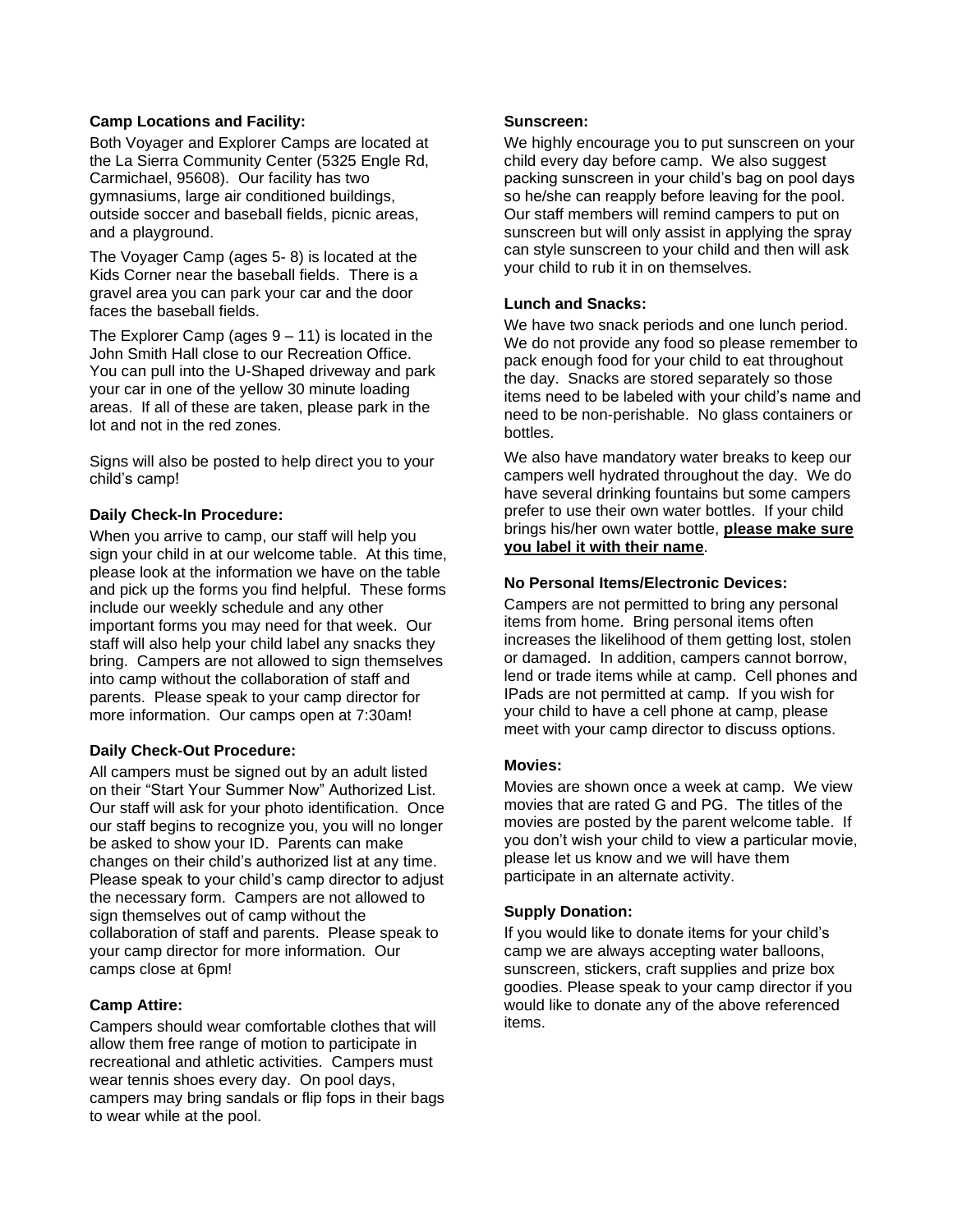#### **Reward System:**

At summer camp, we believe in positive reinforcements and rewards. If you would like to know how your child's behavior has been, we encourage you to check out our star chart. Your child will have a clothes pin with his/her name on it. The clothes pin is attached to a chart similar to the diagram. All campers start the day at three stars and have the ability to move up to a maximum of five stars or down to a minimum of one star. If you child has good behavior or does a good deed, your child will be asked by one of our staff members to move their pin up a star. When your child receives 5 stars in



a day they will be given a rhinestone to attach to their clothes pin, when the pin is full they can retire it to the "Hall of Fame". At the end of each day, our staff will record how many stars your child received. At the end of the week, the campers who have at least 15 stars (average of 3 each day) will receive a star party treat. These star party treats include things like popsicles, ice cream, or other fun items.

#### **Discipline Policy:**

Every week we'll go over the camp rules with everyone. When a camper breaks a rule or is disrespectful, that camper will be asked to move their pin down a number. When a camper reaches the second star, he/she will be asked to take a five minute breather from the activity. A staff member will talk to the camper and try to work through what occurred and how they can work together to make it not happen again. If a camper reaches a one star, he/she will take a five minute breather and do a Think Sheet. This sheet asks them questions about what happened, who was involved, and what they could do differently next time. Staff will help campers with this form and work together to resolve situations, parents will be notified of any continuing behavior situations and a meeting will be scheduled with the camp director.

Any type of physical behavior demonstrated by a camper will result in an automatic and immediate suspension from camp for the remainder of the week. Campers may come back to camp the following week but if any further physical behavior continues, that camper will be suspended from camp for the remainder of the summer.

#### **Allergies:**

All allergies must be listed on the Health History Form located in the "Start Your Summer Now" packet. In cases of severe allergies,email the program supervisor at

[mzimmerling@carmichaelpark.com](mailto:mzimmerling@carmichaelpark.com) to schedule a meeting.

#### **Illness:**

If your child becomes ill or injured at camp, you will be immediately contacted. Children will not be allowed in the summer camp program if they are ill, have head lice, or any communicable disease. Children must then be free from all symptoms for 24 hours before they will be permitted to return to the program. We will follow all CDPH and Sacramento County guidelines regarding COVID-19 quarantine and isolation guidelines. If you have questions about the guidelines please email the program supervisor [mzimmerling@carmichaelpark.com.](mailto:mzimmerling@carmichaelpark.com)

#### **Medications:**

Please email the program supervisor

[mzimmerling@carmichaelpark.com](mailto:mzimmerling@carmichaelpark.com) or contact you camp director if your child requires any type of medication that must be administered while attending our program. They can review our medication policy with you and help determine the best course of action for you and your child and provide any necessary paperwork that must be filled out.

#### **Registration:**

Our Recreation Office, located at the La Sierra Community Center (5325 Engle Rd, Suite 100) is currently taking registration. The registration form and the "Start Your Summer Now" packet can also be found on our website at [www.carmichaelpark.com.](http://www.carmichaelpark.com/) When registering for your first week you must complete a "Start Your Summer Now" packet along with a registration form. After your first week of attendance, you only need to complete the registration form. **No spaces are reserved from week-to-week so register early to secure your spot in camp.** 

#### **Refunds and Credits:**

We honor transfer and credit request provided that the week requested is not full. All transfers and refunds must be requested at least five business days prior to the week of camp in which you are requesting a refund.

For all further questions or site visits, please contact our La Sierra Office 916-483-7826 or email Matthew at [mzimmerilng@carmichaelpark.com.](mailto:mzimmerilng@carmichaelpark.com)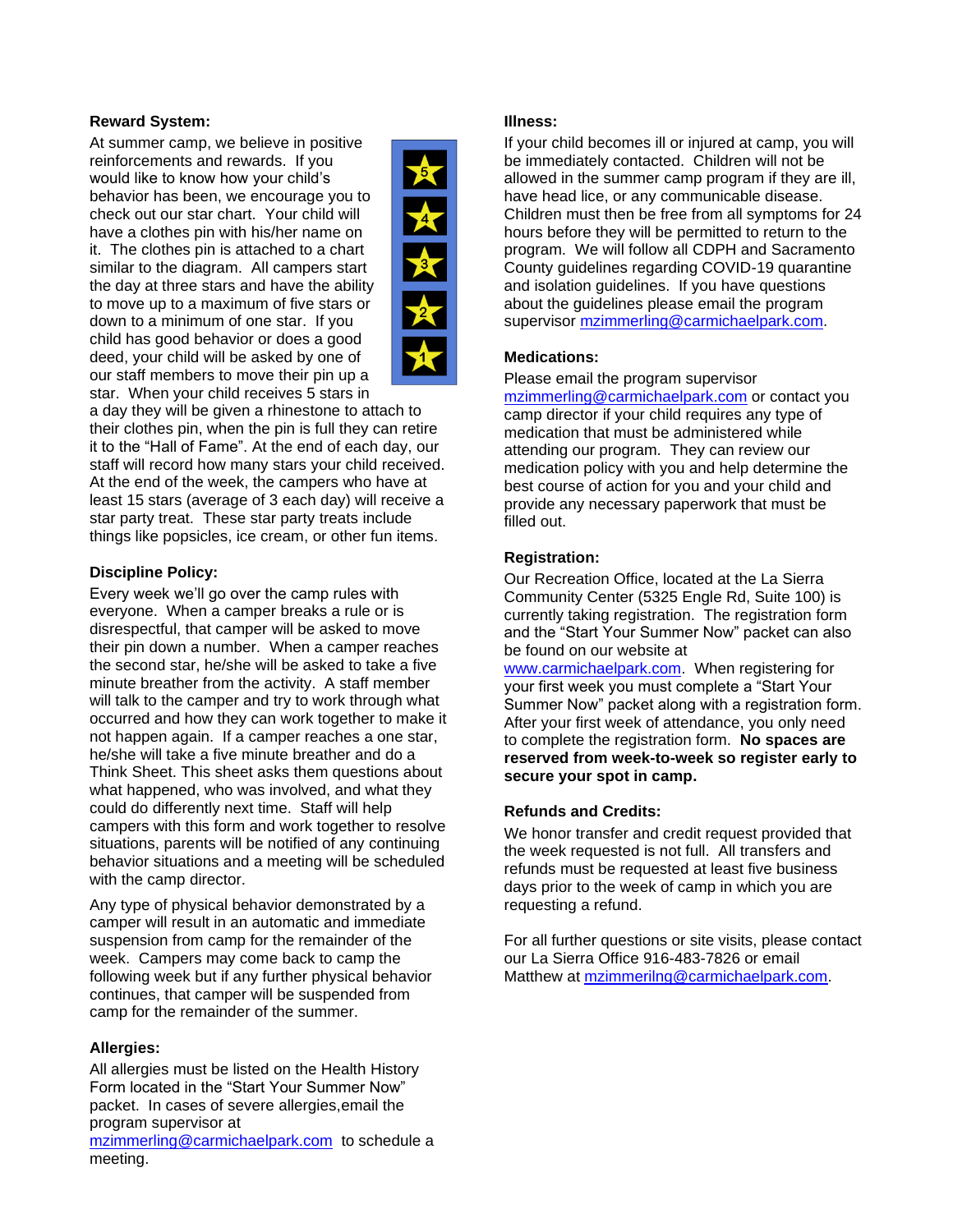

## **Summer Day Camps Examples of Weekly Activity Schedules**



## Voyager: 5-8 year olds

| <b>Time</b>   | <b>Monday</b>                                         | Tuesday                          | Wednesday         | Thursday                    | <b>Friday</b>              |
|---------------|-------------------------------------------------------|----------------------------------|-------------------|-----------------------------|----------------------------|
| $7:00 - 8:30$ | Free Time                                             | <b>Free Time</b>                 | <b>Free Time</b>  | Free Time                   | <b>Free Time</b>           |
| 8:30-9:30     | Rules, People 2                                       | Relay Races &                    | Mr. Wolf & Hot    | X Factor & Ship             | Limbo & Steal the          |
|               | People & Tri Tag                                      | Four Corners                     | Potato            | Wrecked                     | Bacon                      |
| 9:30-10:00    | <b>Snack</b>                                          | <b>Snack</b>                     | <b>Snack</b>      | <b>Snack</b>                | <b>Snack</b>               |
| 10:00-11:00   | Crab Soccer &                                         | Puppets & Zom-                   | Kickball & Fuse   | Jewelry & Capture           | Link Tag & Coloring        |
|               | Chalk Art                                             | bie Tag                          | <b>Beads</b>      | the Flag                    |                            |
| 11:00-11:30   | Playground &                                          | Dazzlin' Drea &                  | Playground &      | Jumpin' Jessica &           | <b>Kids Choice</b>         |
|               | Lava Monster                                          | Anna Banana                      | <b>Basketball</b> | Marker Tag                  |                            |
| 11:30-12:00   | Lunch                                                 | Lunch                            | Lunch             | Lunch                       | Lunch                      |
| 12:00-12:30   | <b>Stations</b>                                       | <b>Stations</b>                  | Ready for POOL    | <b>Stations</b>             | Get Ready for JIP          |
| 12:30-1:00    | Camp Challenge<br>& Comic Books<br><b>Kids Choice</b> | Story Fairy &                    | Pool              | Elbow Tag &                 |                            |
|               |                                                       | Cats and Dogs                    |                   | <b>SPUD</b>                 | Field Trip:                |
| $1:00 - 2:00$ |                                                       | Movie                            |                   | Water Play                  | John's Incredible<br>Pizza |
| $2:00-3:00$   |                                                       |                                  |                   |                             |                            |
| $3:00 - 3:30$ | Snack                                                 | Snack                            |                   | Snack                       |                            |
| $3:30-4:00$   | Talent Show &<br><b>SPUD</b>                          | Craft of the                     | Heading back!     | Playground &<br>Chalk       |                            |
|               |                                                       | Week & Lovely                    |                   |                             | Heading back!              |
|               | Talent Show &                                         | Lauren<br><b>Obstacle Course</b> |                   | <b>Charades &amp; Steal</b> |                            |
| 4:00-4:30     | Limbo                                                 | & Musical Chairs                 | <b>Snack</b>      | the Bacon                   | <b>Snack</b>               |
|               | Category Ball &                                       | <b>Color Contest &amp;</b>       | Telephone & Jig-  | <b>Bingo &amp; Treasure</b> | Dodge Ball & Line          |
| 4:30-5:00     | <b>Silent Ball</b>                                    | Lipsync                          | gity Jayson       | Hunt                        | Tag                        |
| 5:00-6:00     | Free Time                                             | Free Time                        | <b>Free Time</b>  | Free Time                   | Free Time                  |
|               |                                                       |                                  |                   |                             |                            |

### **Explorer: 9 – 11 year olds**

| <b>Time</b>    | <b>Monday</b>                                         | Tuesday                               | Wednesday                                          | <b>Thursday</b>                  | <b>Friday</b>                             |
|----------------|-------------------------------------------------------|---------------------------------------|----------------------------------------------------|----------------------------------|-------------------------------------------|
| $7:00 - 8:30$  | Free Time                                             | <b>Free Time</b>                      | <b>Free Time</b>                                   | <b>Free Time</b>                 | <b>Free Time</b>                          |
| 8:30-9:30      | Rules, ID Thief &<br>Marker Tag                       | Castle Ball &<br><b>Flag Football</b> | Bob's Bonanza & 4<br>Square                        | Hand Squeeze &<br>Hidden Egg     | Fuse Beads &<br>indoor Soccer             |
| 9:30-10:00     | <b>Snack</b>                                          | Snack                                 | Snack                                              | <b>Snack</b>                     | Snack                                     |
| 10:00-11:00    | Watercolors &<br><b>Basketball</b>                    | <b>Braided Clothe &amp;</b><br>Animal | Owl Magnets &<br>Human Pinball                     | Love Bugs &<br>Everybody's It    | <b>Handprint Animals</b><br>& 4 Corners   |
| 11:00-11:30    | <b>Magnificent Molly</b><br>& Chalk                   | Playground &<br><b>Basketball</b>     | Lively Leslie &<br><b>Puzzles</b>                  | Playground & Hot<br>Lava Monster | <b>Kids Choice</b>                        |
| 11:30-12:00    | Lunch                                                 | Lunch                                 | Lunch                                              | Lunch                            | Lunch                                     |
| 12:00-12:30    | <b>Stations</b>                                       | Get Ready for<br><b>POOL</b>          | <b>Stations</b>                                    | Get Ready for JIP                | <b>Stations</b>                           |
| $12:30 - 1:00$ | Camp Challenge<br>& Comic Books<br><b>Kids Choice</b> | Pool                                  | Frisbee Dodge Ball<br>& Shoe Golf                  | John's Incredible<br>Pizza       | Leader Cone Tag &<br>Storybook            |
| $1:00-2:00$    |                                                       |                                       | Movie                                              |                                  |                                           |
| $2:00-3:00$    |                                                       |                                       |                                                    |                                  | Water Play                                |
| $3:00-3:30$    | Snack                                                 |                                       | <b>Snack</b>                                       |                                  | Snack                                     |
| $3:30-4:00$    | Talent Show &<br><b>SPUD</b>                          | <b>Heading Back!</b>                  | Cooky Cody & Ma-<br>fіa                            | <b>Heading Back!</b>             | Playground & Jump<br><b>Ropes</b>         |
| 4:00-4:30      | Talent Show &<br>Limbo                                | <b>Snack</b>                          | <b>Ballistic Brad &amp;</b><br><b>Freeze Dance</b> | <b>Snack</b>                     | Link Tag & 2 Truth's<br>1 Lie             |
| 4:30-5:00      | Heads Up 7 Up &<br>Hangman                            | Word Search<br>Race & Air Ball        | <b>Color Contest &amp;</b><br>Jump the River       | Big Chief &<br><b>Bracelets</b>  | <b>Musical Chairs &amp;</b><br>Pony Beads |
| 5:00-6:00      | Free Time                                             | <b>Free Time</b>                      | <b>Free Time</b>                                   | <b>Free Time</b>                 | Free Time                                 |